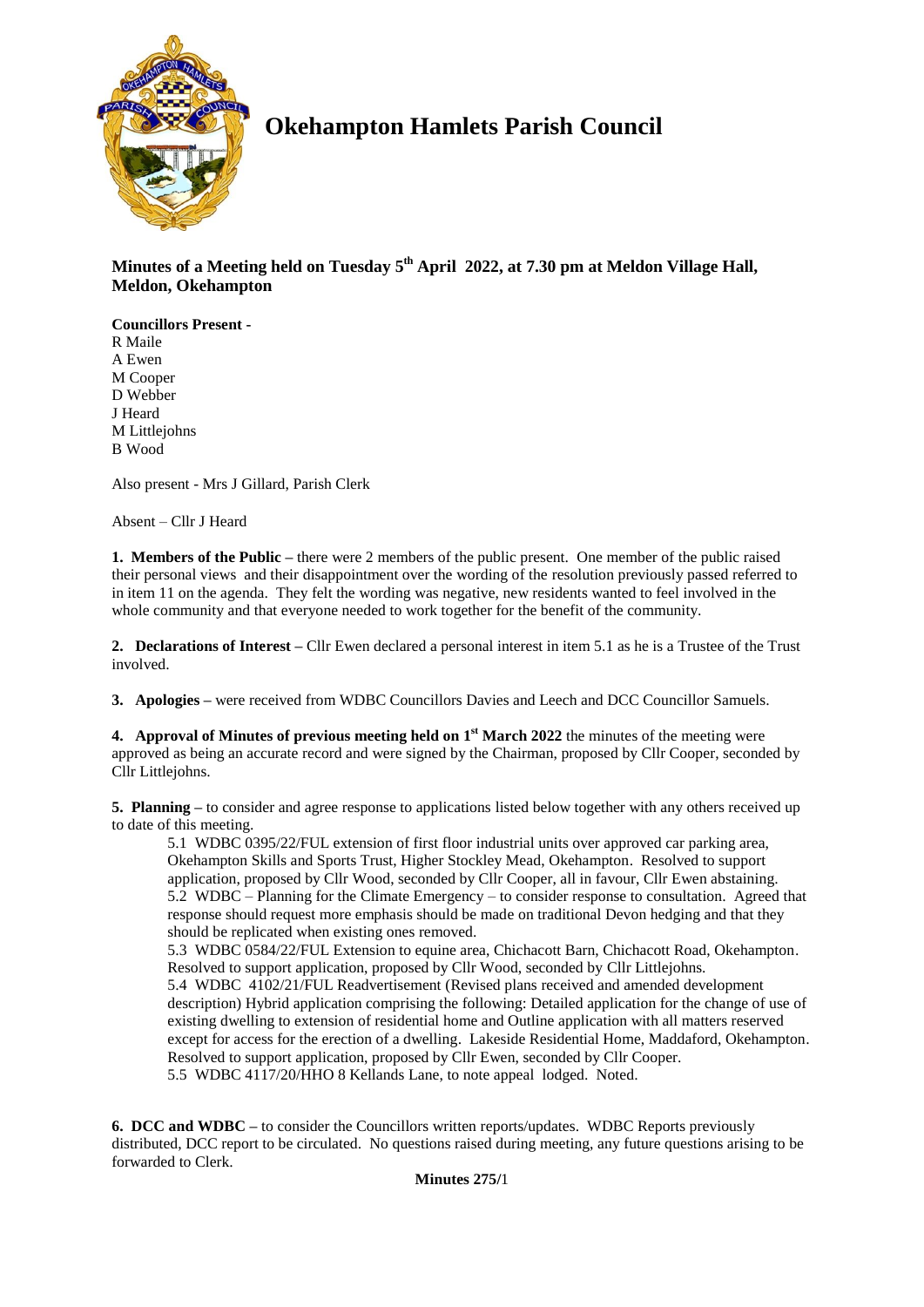#### **7. Neighbourhood Planning**

7.1 to receive an update on joint Okehampton Plan . Cllr Wood advised a further meeting had taken place, further progress made and another meeting planned for  $11<sup>th</sup>$  April.

## **8. To receive reports from meetings attended by Parish Council representatives including** –

**Dynamic Dartmoor NHLF Bid** – see Clerks report, agreed in principle to support and work together. Needs of the community agreed as being connectivity, employment opportunities and tourism. **Placemaking, WDBC –** see Clerks report, agreed in principle to support and work together, await formal invitation to Strategy Group meeting.

**Forthglade visit – report of visit previously circulated.** Ongoing monitoring to continue. **Living Rivers** – Zoom meeting attended by Cllr Wood. Group are making Lottery funding bid for the Okement River catchment area, intention is to tell local stories from the source of river to sea. Group may attend future Council meeting to give presentation.

**Councillor Advocate Police & Crime Commissioner –** attended by Cllr Wood, key message was the fighting of drug related issues also an emphasis to advise people to use Crimestoppers to report issues if there were concerns about going to the Police.

**Community Fridge –** attended by Cllr Wood, advised he was on the rota for collecting food to take to the new fridge.

**Okehampton Matters –** attended by Cllr Maile and Wood, Mike Warriner has been appointed to replace Mark Sloman, communication between the Street Pastors and Police appears to be an issue. Agreed next agenda to include vandalism issues.

## **9. Correspondence**

**9.1 Devon Wildlife Community of the Year awards –** to consider making a nomination, agreed to nominate ORIG and Matt Parkin

**9.2 Friends of St James Church of England Primary School –** to consider grant application for £300 for materials for Willow arch area and vegetable growing plots. Resolved to award £300 proposed by Cllr Wood, seconded by Cllr Webber.

**9.3 TLG Make Lunch Club** – to consider grant application for £500 to help fund items for new holiday club including crockery. Cllr Cooper updated the Council with more information about the Group, resolved to award £300 towards cost of crockery, proposed by Cllr P Heard, seconded by Cllr Littlejohns.

**9.4 Romansfield Jubilee Party** – to consider grant application for £240 for purchase of vouchers for prizes for competitions. Resolved to award £240 for purchase of gift vouchers as prizes, proposed by Cllr Ewen, seconded by Cllr Cooper.

**9.5 Okehampton Friendship Group** – to consider grant application for £250 towards costs of outings. Resolved to award £250, proposed by Cllr Wood, seconded by Cllr Maile.

**9.6 Great British Springclean** – to consider involvement and actions. Clerk still waiting to hear from WDBC, Cllr Yelland agreed to chase on Council's behalf.

**9.7 Okehampton Skills & Sports** Trust – invitation to official opening Tuesday  $12<sup>th</sup>$  April. Cllrs Wood, Ewen, Cooper, Maile, Littlejohns and Webber to attend.

**9.**8 **Okehampton Men In Sheds Fun Day** – to note event. Noted.

**9.9 ORIG** – invitation to AGM, 27<sup>th</sup> April, 7pm at the Okement Centre. Clrs Wood and Maile to attend.

# **10. Finance** –

**10.1 Accounts for payment –**

| Mrs J Gillard (wages £487.03, mileage £16.65 | £503.88  |
|----------------------------------------------|----------|
| <b>HMRC</b>                                  | £365.20  |
| DALC (subscription)                          | £369.66  |
| WDBC (dog bin emptying)                      | £286.41  |
| DALC (training course)                       | £ 18.00  |
| Glasdon (replacement dog bin)                | £ 304.53 |
| <b>GX</b> Acountants                         | £ 22.50  |
| Acccounts approved and signed.               |          |
|                                              |          |

**10.2 NALC Payscales** – to note revised terms wef 1/4/21 and agree payment of backdated rise to

# **Minutes 275/**2